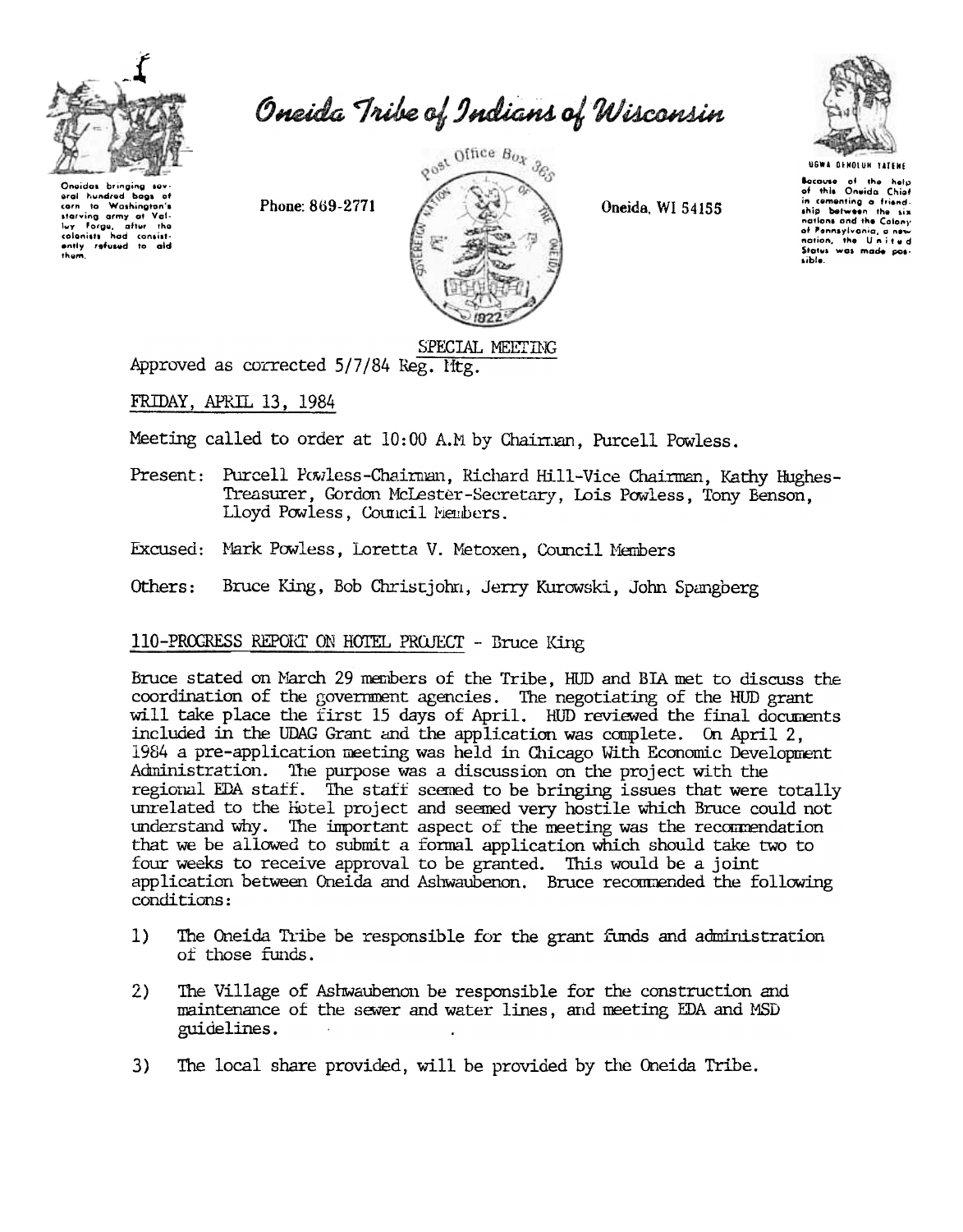Oneida Tribe of Indians of Wisconsin Special Meeting - April 13, 1984 Page 2

Report on Hotel Project (Continued)

- $\overline{4}$ Easements, right of ways are the responsibility of the Village of Ashwaubenon.
- $5<sub>1</sub>$ The Oneida Tribe share in any future assessments if they are levied

This agreement should be negotiated by a small group. Bruce recommends an attorney, a Business Committee representative, and himself. Also, Carl Rasmussen could be on the negotiating team.

There was discussion on sending a letter to EDA stating our objection of their unprofessional attitude. Lois made a motion to have Bruce draft a letter to send to the Director of the Regional EDA Staff, documenting the unprofessional attitude displayed at the meeting on April 2, 1984. Lloyd seconded. Notion carried.

Kathy made a motion to have Bruce and one (1) attorney be the negotiating team and they decide who they need at any given time. Lois seconded. Motion carried.

If the tribe were to get the grant, the award of a grant from EDA may not occur until September as this being an election year and they could use the grant award for political mileage. This could cause problems for the project. Bruce requested approval to send the following letter to UDAG:

Director:

Office of Urban Development Action Grants

Public Works Improvement Grant for Sewer & Water

The Oneida Tribe of Indians of Wisconsin fully anticipates the award of a Public Works Improvement Grant for the sewer & water extension to our hotel project from the Economic Development Administration. However, the final decision to fund the grant two occur after the preliminary award date of the Urban Development Action Grant.

This letter and corresponding financial statements are to demonstrate the Oneida Tribe has suifficient net worth to cover the total expense of the sewer & water improvements should EDA delay their funding decision. If you have any questions concerning this information, please feel free to contact me. Thank you.

Gordon moved to approve sending the letter to UDAG. Rick seconded. Motion carried.

310-PERSONNEL RECOMMENDATIONS - Dale Wheelock

 $1)$ Recommendation of Crystal Cornelius to Ward Clerk Position at Oneida Health Center: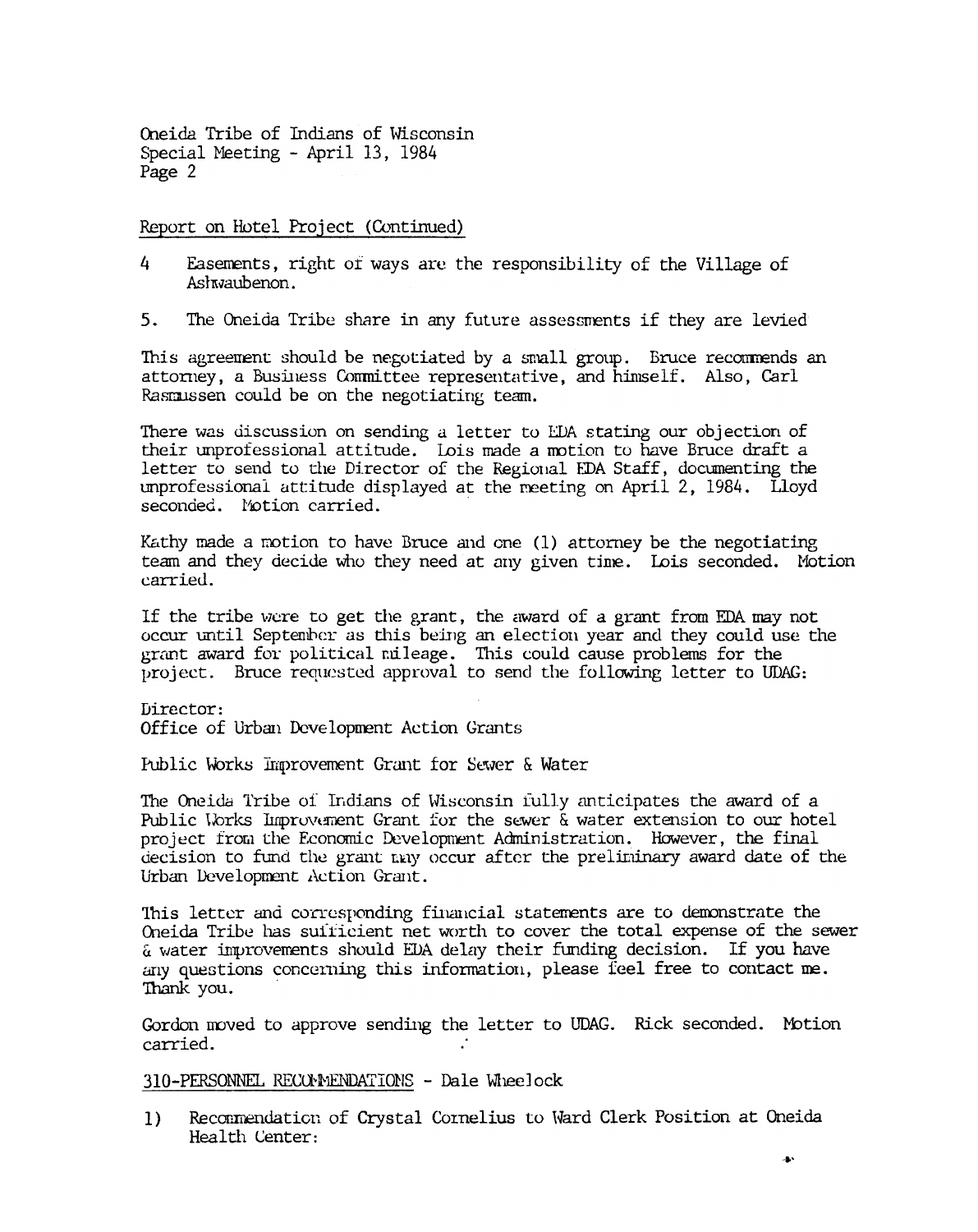Oneida Tribe of Indians of Wisconsin Special Neeting - April 13, 1984 Page 3

Personnel Recommendations (Continued)

Gordon moved to approve the recommendation. Lois seconded. Motion carried.

Maintenance Engineer Trainee at the SHC. Lois made a motion to approve  $2)$ the job description with the change of the job title read "Maintenance Engineer Assistant and under training and experience that the word "desirable" be deleted. Gordon seconded. Notion carried.

This position will be posted as soon as possible

165-HIP - (Per Memo 4/9/84) Jerry Kurowski

Sarah Skenandore - Sherman dec'd - be moved to Category "B", and the  $1)$ work start soon as possible on addition  $10' \times 12'$  (Fy '83). 1st Bid - Burkel Construction 3.678.93 2nd Bid - Schaumann Lumber Co. 3,789.49

Rick made a motion to approve the 1st bid from Burkel Construction for \$3,678.93. Lois seconded. Motion carried.

|  | 2) Katherine Schuyler - Daniel dec'd - Category "B", Home repair, interior |          |  |
|--|----------------------------------------------------------------------------|----------|--|
|  | - exterior.                                                                |          |  |
|  | 1st Bid - W.H. Schuler Builder                                             | 3,850.00 |  |
|  | 2nd Bid - Home Touch Remodel                                               | 5,176.00 |  |

Rick made a motion to approve the bid from W.II. Schuler Builder for \$3,850.00. Gordon seconded. Motion carried.

Nargaret Skenandore - Ernest dec'd - Exterior repair, roof, and siding. 3) 1st Bid - Home Touch Remodel 5,400.00 2nd Bid - Schaumann Lumber Company 5,440.00

Lois made a motion to accept the 1st bid from Home Touch Remodel for 5,400.00. Tony seconded. Kathy opposed. Motion carried.

Serena Schuyler - Oscar dec'd - Skirt mobile home, build entrances front 4) and rear. 1st Bid - Home Touch Remodel 3,713.00 2nd Bid - W.H. Schuler Builder 6,995.00

Gordon moved to approve the bid from Home Touch Remodel for 3,713.00. Rick seconded. Kathy opposed. Lois abstained. Motion carried.

Harvey Melchert - Ruth - be moved to  $FY'83$  from  $FY'84$ . This project  $5)$ could be used to use up funds left from FY'82 contract 1st Bid - Schaumann Lumber: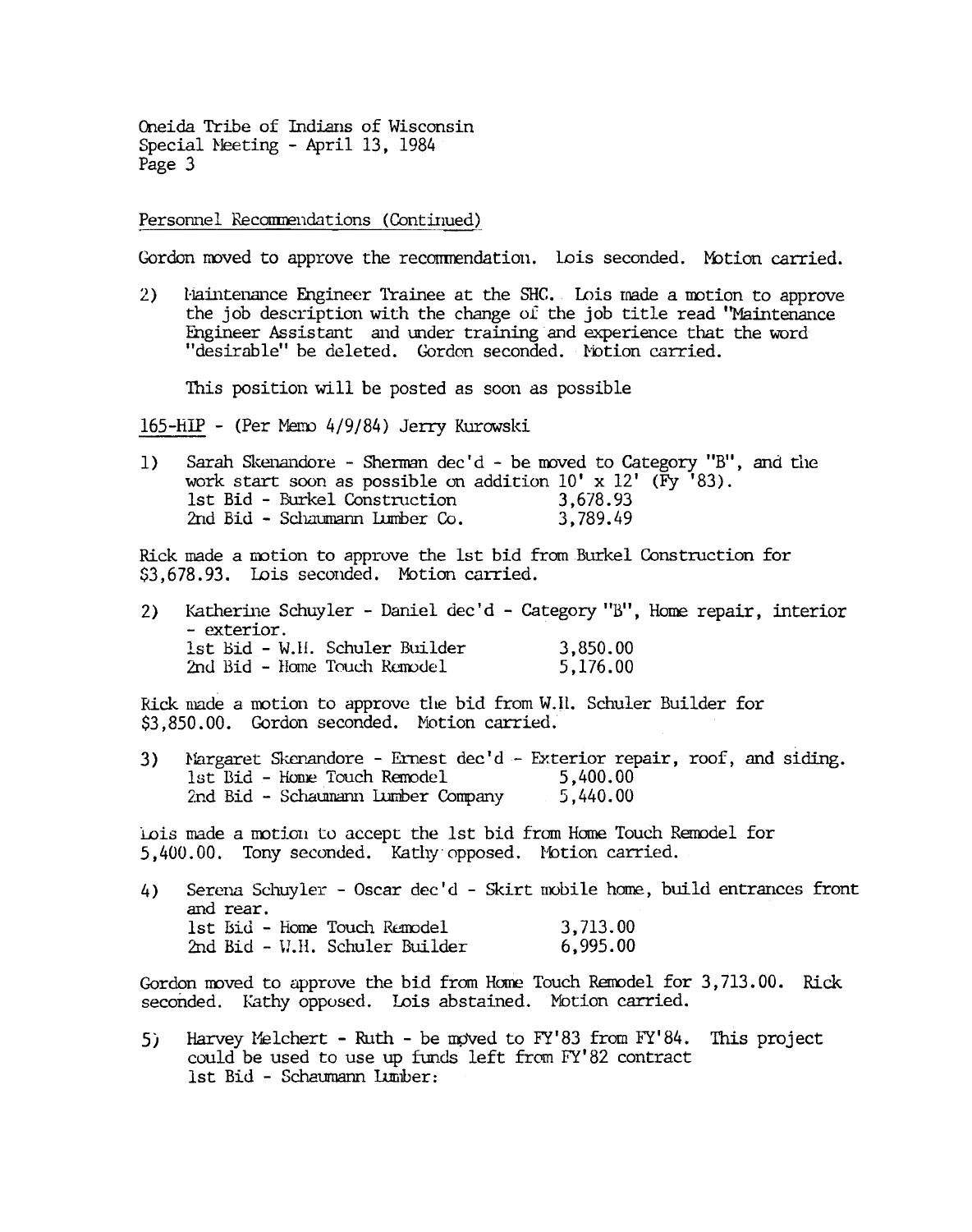Oneida Tribe of Indians of Wisconsin Special Meeting - April 13, 1984 Page 4

HIP Corrections (Continued)

| a)<br>b)      | Repair and finish (2) bedroom<br>Flooring (vinyl sheet kitchen | 2,085.12 |
|---------------|----------------------------------------------------------------|----------|
|               | and living room.                                               | 1,306.50 |
|               | c) $6' \times 15' \times 8'$ addition<br>complete              | 5,390.23 |
| Total Project | 8,781.85                                                       |          |

Rick made a motion to approve with the recommended changes. Kathy seconded. Gordon opposed. Motion carried.

165-HIP CORRECTIONS (Per Memo 4/9/84) - John Spangberg

The following individuals have all been previously served by the Home Improvement Program. In each case, there are problems related to the quality or completeness of the HIP work:

| NAME                                                                               | COMPANY                         | PROBLEM                                               | CATEGORY                   | <b>YEAR</b>                        | <b>AMOUNT</b>                                | ESTIM.<br><b>COST</b><br><b>REPAIR</b>    |
|------------------------------------------------------------------------------------|---------------------------------|-------------------------------------------------------|----------------------------|------------------------------------|----------------------------------------------|-------------------------------------------|
| John Denny<br>Guy Danforth<br>Martha Stevens J. Schuyler Leaky Roof<br>Leona Smith | OTDC<br>$_{\rm O TDC}$<br>OTDC. | Leaky Roof<br>Leaky Roof<br>Water Heater<br>Not Wired | В<br>B<br>A<br><b>UNKN</b> | 1981<br>$79 - 82?$<br>1984<br>1976 | 4,829.94<br>5,062.00<br>1,500.00<br>1,723,31 | 175.00<br>750.00<br>850.00<br><b>UNKN</b> |

Kathy made a motion to refer these items to Finance & Appropriations Committee. Lois seconded. Notion carried.

#### 080-JTPA ANNUAL PLAN

The goals and priorities for this Annual Plan are as follows:

- To upgrade the educational level of all high school dropouts who are  $1)$ unemployed so that, at minimum, they can earn a high school equivalency diploma.
- To foster positive attitudes about work in Oneida youth by giving 16-21  $2)$ year olds successful educational and employment opportunities.
- To significantly increase the number of Oneidas working in either the 3) tribal enterprise or non-tribal enterprise private sector through a cost-effective use of JTPA funds.